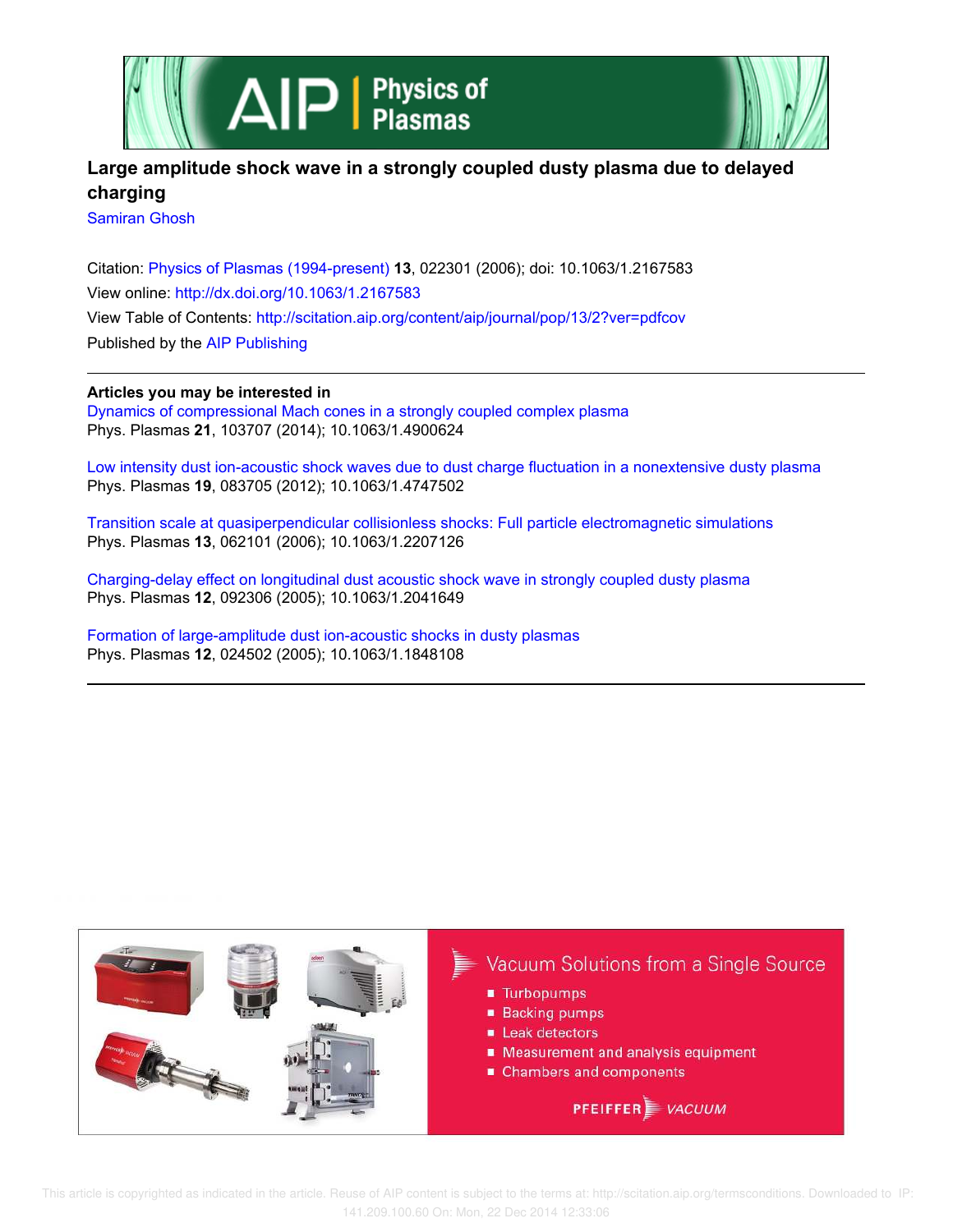## **Large amplitude shock wave in a strongly coupled dusty plasma due to delayed charging**

Samiran Ghosh<sup>a)</sup>

*Government College of Engineering and Textile Technology 4, Cantonment Road, Berhampore, Murshidabad 742101, West Bengal, India*

Received 20 September 2005; accepted 20 December 2005; published online 8 February 2006-

The effect of delayed charging on nonlinear characteristics of a large amplitude longitudinal dust acoustic wave in the "kinetic regime" of a strongly coupled dusty plasma described by the generalized hydrodynamic equation has been investigated. Numerical investigations reveal that delayed charging induced anomalous dissipation causes the generation of a large amplitude shock wave in a strongly coupled dusty plasma only for Mach numbers lying between a minimum and a maximum value. It is found that the shock can cause the state transition from a strongly coupled to a weakly coupled state. In the case of high dust flow velocity the shock height is higher than the case of low flow velocity in comparison with the ion thermal velocity. © *2006 American Institute of Physics.* [DOI: 10.1063/1.2167583]

## **I. INTRODUCTION**

In thermodynamical equilibrium, a dusty plasma system is characterized by the two parameters: (i) the shielding parameter  $k = \Delta/\lambda_p$  and (ii) the Coulomb coupling parameter  $\int_{s}^{s} = q_d^2/4\pi\epsilon_0\Delta T_d^{\dagger}$ , where  $\Delta$ ,  $\lambda_p$ ,  $q_d$ , and  $T_d$  are the inter dust distance, plasma Debye length, dust charge, and dust temperature, respectively. In the case of a one-component plasma (OCP),  $k=0$ . The system is classified as "strongly coupled" or "weakly coupled" for  $\Gamma(-\Gamma_s e^{-k}) > 1$  or  $\Gamma \ll 1$ . For  $\Gamma \gg 1$ , the system is in a solid state and has form ordered structures provided  $\Gamma > \Gamma_c$  (critical value), which supports a variety of dust lattice wave  $(DLW)$  modes.<sup>1-3</sup> On the other hand, when  $1 \ll \Gamma \ll \Gamma_c$ , the system is in a quasicrystal state and supports both longitudinal<sup>4-6</sup> and transverse modes.<sup>6-8</sup>

One of the most interesting characteristics of a truly dusty plasma is that the charge  $q_d$  on a dust grain fluctuates with time and it is an extra dynamical variable that controls the grain motion but is itself to be determined from the OML grain charging equation  $(\omega_{pd}/ \nu_{ch}) dq_d/d(\omega_{pd}t) = I(\phi, q_d)/\nu_{ch}$ , where  $I(\phi, q_d)$  is the total current flowing to the grain surface,  $\omega_{pd}$  is the dust oscillation frequency, and  $\nu_{\rm ch}$  ( $\sim \partial I / \partial q_d$ ) is the dust charging frequency. The fluctuations of dust charge occur in two ways: (i) stochastically with time and (ii) continuously with time. In the case of statistical charge fluctuation for non-negligible values of  $\Omega/\nu_{ch}$  ( $\Omega$  is the DLW frequency), the DLW becomes energywise unstable in a dusty plasma crystal state  $(\Gamma > \Gamma_c)$ ,<sup>9</sup> whereas in the case of continuous charge fluctuation delayed charging  $(\omega_{pd}/\nu_{ch})$  $\leq 1$ , but  $\neq 0$ , which is known as the *nonadiabatic* dust charge variation<sup>10</sup>) causes a dissipation because of the phase difference between the dust charge variation and the wave in a dusty plasma, and this dissipation leads to an instability of transverse shear wave in an inhomogeneous strongly coupled dusty plasma.<sup>2</sup> In the dusty plasma crystal state  $(\Gamma > \Gamma_c)$ , the nonlinear properties such as soliton, $\frac{11}{1}$  wave-wave

interaction,<sup>12</sup> and shock,<sup>13</sup> etc., of the DLW have been studied considering fixed charged dust grains.

To study the nonlinear dynamics of the longitudinal dust acoustic wave (LDAW) in a strongly coupled dusty plasma, we use the generalized hydrodynamic (GH) model $6,14$  for the dust component. This model provides the physical picture of both the weakly coupled state  $(\Gamma \ll 1)$  and the strongly coupled liquid state  $(1 \le \Gamma \le \Gamma_c)$  and also even in the region  $\Gamma > \Gamma_c$  as long as the plasma retains its fluid character. In the GH equation the most interesting regime is the "strong coupling limit" or the so-called "kinetic limit"  $\omega_{pd} \tau_m > 1$  (here the strain relaxation time  $\tau_m$  is greater than the dust acoustic time  $\omega_{pd}^{-1}$ ) where strong correlation effects lead to novel elastic restoring forces and the dusty plasma is in a quasicrystal state  $(1 \leq \Gamma \leq \Gamma_c)$ . Recently, the effect of delayed charging on a small amplitude nonlinear LDAW has been investigated in a collisional strongly coupled dusty plasma under the assumption that the dust flow velocity is much smaller than the ion thermal velocity.<sup>15</sup> However, in this paper we investigate the large amplitude nonlinear propagation characteristics of LDAW in the kinetic regime of a strongly coupled dusty plasma incorporating the delayed charging effect and considering both the cases of much smaller and larger dust flow velocity than the ion thermal velocity.

The paper is organized in the following manner. The formulation of the problem and basic equations are described in Sec. II. The nonlinear evolution equations have been derived in Sec. III. The numerical solution of these nonlinear equations and their graphical as well as physical explanations are given in Sec. IV. Finally a summary of the results is presented in Sec. V.

## **II. FORMULATION OF THE PROBLEM AND BASIC EQUATIONS**

### **A. Dusty plasma parameters**

To ensure ease of following the text, the symbols for different physical parameters and normalizations of the physical variables are listed below:

Electronic mail: sran\_g@yahoo.com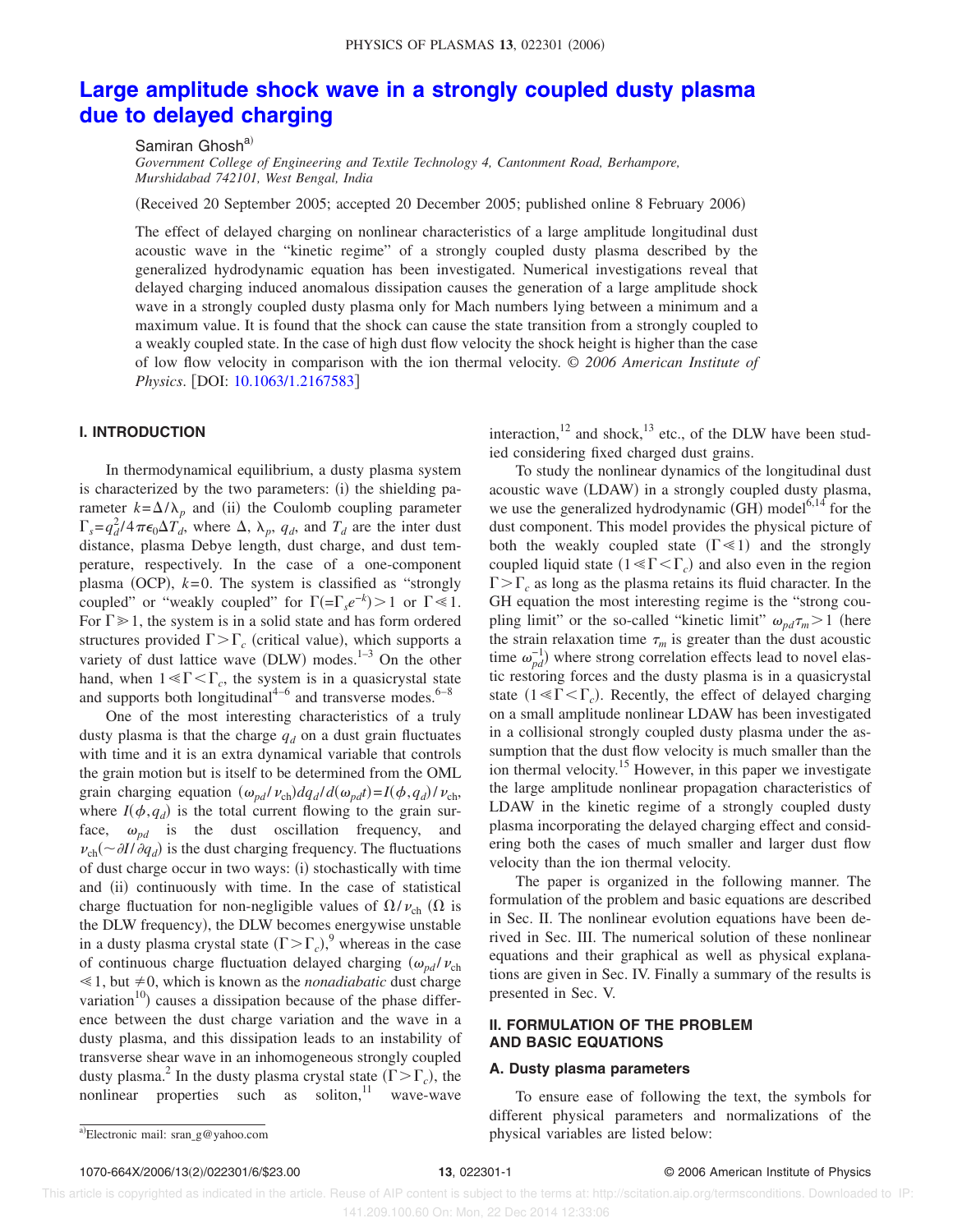The number density and temperature of electron, ion, and dust grains are, respectively,  $n_e$ ,  $n_i$ ,  $n_d$ , and  $T_e$ ,  $T_i$ ,  $T_d$ . The charge on the dust grain is  $q_d = -q$  so that the equilibrium dust charge is  $q_d^{\text{eq}} = -q^{\text{eq}} = -z_{d0}e$ . The dust radius is  $r_0$ . Also we introduce the following four dusty plasma parameters:

$$
\sigma_i = \frac{T_i}{T_e}, \quad \sigma_d = \frac{z_{d0} T_e}{T_d}, \quad z = \frac{z_{d0} e^2}{4 \pi \epsilon_0 r_0 T_e}, \quad \delta = \frac{n_{i0}}{n_{e0}}, \quad (1)
$$

where  $4\pi\epsilon_0 r_0 T_e$  is the capacitance of spherical dust grain of radius  $r_0$  and  $n_{i0}(n_{e0})$  is the equilibrium ion (electron) number density.

The space and time coordinates  $(x, t)$ , the dust grain number density, dust flow velocity, dust charge  $(n_d, v_d, q_d)$ , and electrostatic potential  $\phi(x, t)$  are normalized by the following substitutions:

$$
X = \frac{x}{\lambda_{d0}}, \quad T = \omega_{pd}t, \quad N = \frac{n_d}{n_{d0}},
$$
  
\n
$$
V = \frac{v_d}{V_{td}}, \quad \Phi = \frac{e\phi}{T_e}, \quad Q_d = \frac{q_d}{z_{d0}e} = -\frac{q}{z_{d0}e} = -Q,
$$
\n(2)

where  $\omega_{pd} = \sqrt{z_{d0}^2 e^2 n_{d0} / \epsilon_0 m_d}$  is the dust plasma frequency,  $\lambda_{d0} = \sqrt{\epsilon_0 T_d / n_{d0} z_{d0}^2 e^2}$  is the dust Debye length, and  $V_{td} = \sqrt{\frac{V_{td} - V_{td}}{T_d}}$  is the dust thermal velocity. In the normalization, the last one shows that the normalized value of dust charge is  $Q_d = -Q$  and hence  $Q$  implies the normalized magnitude of dust charge.

#### **B. Basic assumptions and equations**

The basic assumptions that will help us to formulate the physical problem and allow us to proceed through this problem and also to find the explicit final results are the following:

(i) At far upstream, i.e., at *x*→−∞, there is a dust flow velocity  $V_0$ , where the plasma is assumed to be in its equilibrium state defined by  $\phi = 0(\Phi = 0)$ ;  $n_e = n_{e0}$ ,  $n_i = n_{i0}$ ,  $n_d$  $= n_{d0}(N=1), q_d = q_d^{eq} = -z_{d0}e(Q_d = -1 \Rightarrow Q = 1)$  and  $v_d = v_0(V)$  $=V_0$ ) so that the plasma is quasineutral:

$$
n_{e0} + z_{d0}n_{d0} = n_{i0}.\tag{3}
$$

(ii) Due to their higher temperature and lower electronic charge, electrons and ions are weakly correlated and constitute a light fluid in comparison to the dust grains and can be modeled by Boltzmann distributions:

$$
n_e = n_{e0}e^{\Phi}, \quad n_i = n_{i0}e^{-\Phi/\sigma_i}.
$$
 (4)

On the other hand, due to low temperature and high electronic charge, the dust grains are strongly correlated.

(iii) The effect of delayed charging only in the kinetic regime  $(\omega_{pd}\tau_m > 1)$  is taken into account. Hence, in this case, the normalized GH equation $6,15$  becomes

$$
D_T (ND_T V - N \sigma_d Q \partial_X \Phi + \gamma_d \mu_d \partial_X N) = l \partial_X^2 V,
$$
  
\n
$$
D_T = \partial_T + V \partial_X,
$$
\n(5)

where  $\gamma_d$  is the adiabatic index and

$$
l = \eta_d / \omega_{pd} \tau_m = 1 - \gamma_d \mu_d + \frac{4}{15} u(\Gamma), \qquad (6)
$$

with  $\eta_d$  as the longitudinal viscosity coefficient normalized by  $\lambda_{d0}^2 / \Delta_d^2$  ( $\Delta_d = \Delta e^{-k/2}$  is the effective interaction distance of dust grains),  $\mu_d = 1 + (1/3)u(\Gamma) + (\Gamma/9)\partial_\Gamma u(\Gamma)$  is the compressibility,  $u(\Gamma) = E_c / (n_{d0} T_d)$  is a measure of the excess internal energy of the system, and  $E_c$  is the correlation energy. For weakly coupled plasmas  $(\Gamma \le 1)$   $u(\Gamma) \approx -(\sqrt{3}/2)\Gamma^{3/2}$ , whereas in the range of  $1 \leq \Gamma \leq 200$ ,  $u(\Gamma) \approx -0.89\Gamma$  $+0.95\Gamma^{1/4}$  +  $0.19\Gamma^{-1/4}$  –  $0.81$ .<sup>16</sup>

(iv) The dust density scale length of dust cloud is comparable to the plasma Debye length and hence the dust density N at the potential  $\Phi$  is fixed up by the following Poisson equation:

$$
\partial_X^2 \Phi = [e^{\Phi} - \delta e^{-\Phi/\sigma_i} + (\delta - 1)QN] / \sigma_d(\delta - 1). \tag{7}
$$

(v) The dust grains are negatively charged due to plasma electron current  $(I_e)$  and ion current  $(I_i)$  and the charges on the dust grains varies continuously with time. Therefore the charge  $(Q_d = -Q)$  on the dust surface is determined by the following normalized dust charging equation:

$$
(\omega_{pd} \nu_{ch})(\partial_T Q + V \partial_X Q) = -(I_e + I_i) / z_{d0} e \nu_{ch}.
$$
 (8)

In general, the dust-to-plasma relative velocity *V*  $\ll V_{te} = \sqrt{2T_e/m_e}$ , the electron thermal velocity, but it might become comparable to or even exceed the ion thermal velocity  $V_{ti} = \sqrt{2T_i/m_i}$  so that the ion flux becomes anisotropic. A Maxwellian distribution in the plasma frame translates into a drifting Maxwellian distribution in a frame fixed to the dust grain. In this case of a negatively charged dust grain, the normalized expressions of the electron current  $(I_e)$  and ion current  $(I_i)$  for dust grain of radius  $r_0$  are, respectively,<sup>17</sup>

$$
I_e = -\pi r_0^2 e \sqrt{8T_e/\pi m_e} n_{e0} e^{(\Phi - zQ)}
$$
\n(9)

and

$$
I_{i} = \pi r_{0}^{2} e \sqrt{\frac{8T_{i}}{\pi m_{i}}} n_{i0} e^{-\Phi/\sigma_{i}} \left( \gamma(\alpha V) + \frac{zQ}{\sigma_{i}} \psi(\alpha V) \right),
$$
  
\n
$$
\alpha = \sqrt{\frac{T_{d} m_{i}}{2T_{i} m_{d}}},
$$
  
\n
$$
\gamma(\alpha V) = \frac{\sqrt{\pi}}{4} \frac{(1 + 2\alpha^{2} V^{2})}{\alpha V} erf(\alpha V) + \frac{1}{2} e^{-\alpha^{2} V^{2}},
$$
  
\n
$$
\psi(\alpha V) = \frac{\sqrt{\pi}}{2} \alpha^{-1} V^{-1} erf(\alpha V),
$$
\n(10)

where  $\text{erf}(x) = 2/\sqrt{\pi} \int_0^x e^{-y^2} dy$  is the error function. The dust charging frequency  $v_{ch}$  is given by

$$
\nu_{\rm ch} = \frac{r_0}{\sqrt{\pi}} \frac{\omega_{pi}^2 z \psi_0 + \gamma_0 \sigma_i}{V_{ti}} , \quad \beta_d = \frac{z \psi_0 + \gamma_0 \sigma_i}{z[(1+z)\psi_0 + \gamma_0 \sigma_i]},
$$
\n(11)

where  $\omega_{pi}$  is the ion plasma frequency and  $\psi_0 = (\psi)_0$ ,  $\gamma_0 = (\gamma)_0$  are the values of  $\psi$  and  $\gamma$  at equilibrium.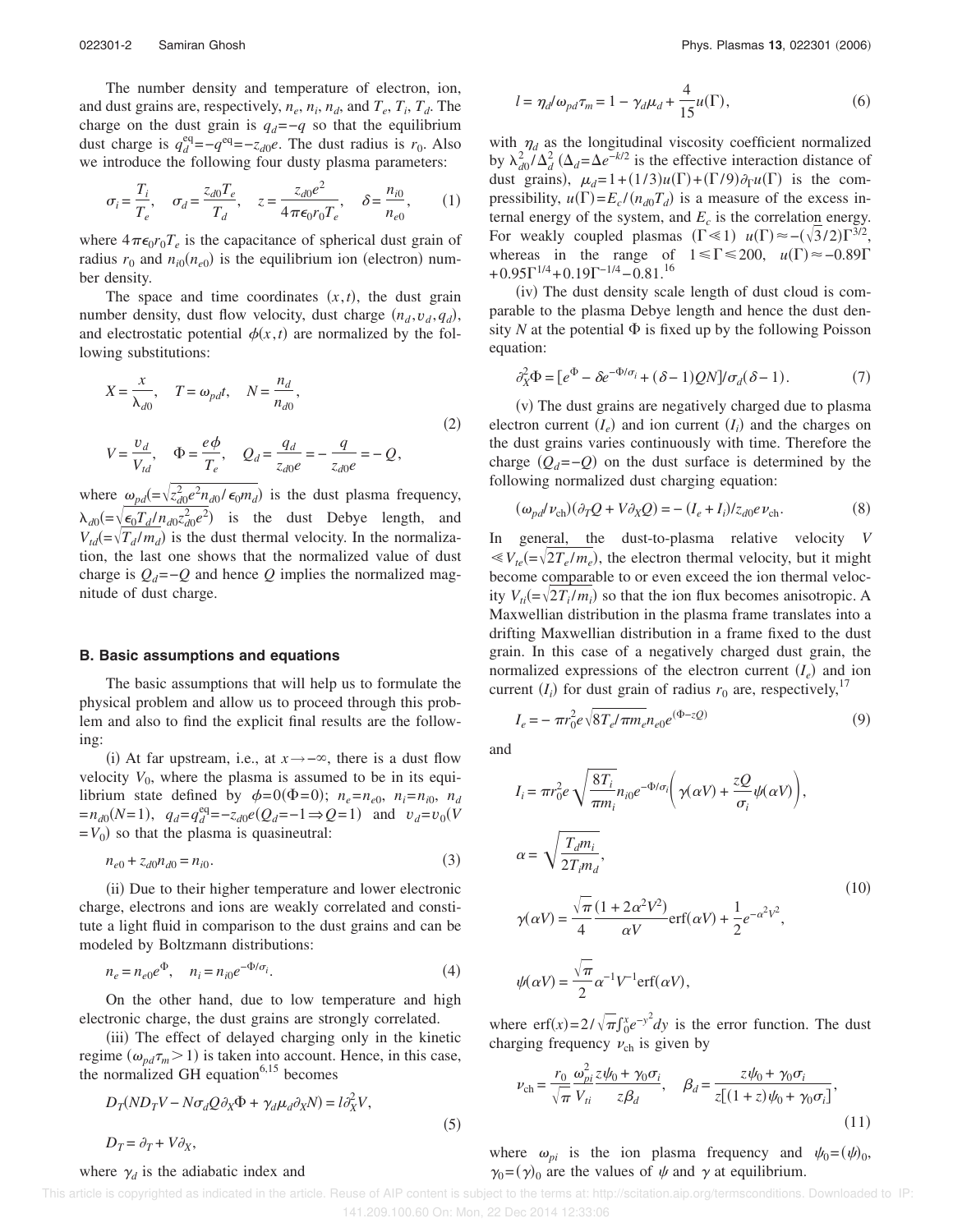(vi) In absence of any particle loss mechanism the plasma model considered here is closed by the following dust fluid continuity equation:

$$
\partial_T N + \partial_X (N V) = 0. \tag{12}
$$

## **III. NONLINEAR EVOLUTION EQUATIONS**

To find the nonlinear evolution equations, we introduce the following transformation in the wave frame moving with velocity  $\lambda$  (normalized by  $V_{td}$ ):

$$
\chi = X - \lambda T. \tag{13}
$$

The upstream boundary conditions are

$$
N = 1, \quad V = V_0, \quad Q = 1, \quad \Phi = 0. \tag{14}
$$

Now transforming to the wave frame  $\chi$  [Eq. (13)] and using boundary conditions (14), the continuity equation (12) yields

$$
N(V - \lambda) = V_0 - \lambda = U.
$$
\n(15)

Next, using the integral of the equation of continuity in the GH equation (5) to get rid of *V*, we have the following equation for *N*:

$$
(U2 - \gamma_d \mu_d N2 - IN)dX2N
$$
  
= -\sigma\_d QN<sup>3</sup>d<sub>X</sub><sup>2</sup>Φ + 2[(U<sup>2</sup> - IN)/N](d<sub>X</sub>N)<sup>2</sup>  
- \sigma\_d N<sup>2</sup>(Qd<sub>X</sub>N + Nd<sub>X</sub>Q)d<sub>X</sub>Φ. (16)

Poisson's equation for electrostatic potential  $\Phi$  is

$$
d_{\chi}^{2} \Phi = [e^{\Phi} - \delta e^{-\Phi/\sigma_{i}} + (\delta - 1)QN] / \sigma_{d}(\delta - 1), \qquad (17)
$$

where the dust charging equation in the wave frame is

$$
d_{\chi}Q = \frac{N}{\mu U} \left( e^{\Phi - z(-1+Q)} - \frac{\sigma_i}{z \psi_0 + \gamma_0 \sigma_i} \times \left[ \gamma(N) + \frac{z}{\sigma_i} \psi(N) Q \right] e^{-\Phi/\sigma_i} \right),
$$
\n(18)

where  $\mu = \omega_{pd} / \nu_{ch} / \beta_d$  and

$$
\gamma(N) = \frac{1 + 2\alpha^2 \left(\lambda + \frac{U}{N}\right)^2}{2\alpha \left(\lambda + \frac{U}{N}\right)} \int_0^{\alpha(\lambda + U/N)} e^{-x^2} dx + \frac{1}{2} e^{-\alpha^2(\lambda + U/N)^2},
$$
\n(19)

$$
\psi(N) = \frac{1}{\alpha \left(\lambda + \frac{U}{N}\right)} \int_0^{\alpha(\lambda + U/N)} e^{-x^2} dx.
$$

### **IV. NUMERICAL SOLUTION AND DISCUSSIONS**

To investigate the numerical solutions of the Eqs.  $(16)$ – $(18)$ , we use the following representative plasma parameters of gas discharge laboratory plasma:<sup>8</sup>  $T_e \sim 9$  eV,  $T_i$  $=T_d \sim 0.03$  eV,  $n_{i0} \sim 10^{16}$  m<sup>-3</sup>,  $n_{e0} \sim 5 \times 10^{15}$  m<sup>-3</sup>,  $m_i \sim 6.69$  $\times 10^{-26}$  kg,  $m_d \sim 5.4 \times 10^{-14}$  kg,  $\gamma_d \sim 1.5$ , and  $r_0 \sim 1$  µm so that the average plasma Debye length  $\lambda_p \sim 13 \mu$ m. For  $\alpha V_0(\leq 1)$ =0.01,  $\psi_0 = \gamma_0 \sim 1$ , which implies the magnitude of dust surface potential  $z \sim 1.6$ , the dust charge  $z_d \sim 10^4$ , and



FIG. 1. Variation of dust number density  $N$  with  $\chi$  in a strongly coupled dusty plasma. The different curves are as follows: the solid curve for  $\alpha V_0$ = 0.01,  $\Gamma$  ~ 152 and the dotted curve for  $\alpha V_0$ = 5,  $\Gamma$  = 108.

dust density  $n_{d0} \sim 5 \times 10^{11} \text{ m}^{-3}$ . Thus the interparticle distance  $\Delta \sim 78 \mu m$  and shielding parameter  $k = \Delta/\lambda_p \sim 6$ . Hence the coupling parameter  $\Gamma \sim 152$ , dust plasma frequency  $\omega_{pd}$  ~ 2 × 10<sup>3</sup> s<sup>-1</sup>, and the dust charging frequency  $v_{\rm ch}$  ~ 1.55 × 10<sup>6</sup> s<sup>-1</sup> so that  $\omega_{pd}\tau_m$  ~ 2.2(>1),  $\omega_{pd}/v_{\rm ch}$  ~ 1.29  $\times 10^{-3}$ , and  $\mu \sim 3.4 \times 10^{-3}$ .

On the other hand, for the same plasma parameters and for  $\alpha V_0(\geq 1) = 5$ ,  $\psi_0 \sim 0.2$ ,  $\gamma_0 \sim 4.5$ , which implies  $z \sim 2.7$ ,  $z_d \sim 2 \times 10^4$ ,  $n_{d0} \sim 2.5 \times 10^{11}$  m<sup>-3</sup>,  $\Delta \sim 99$   $\mu$ m, and  $k \sim 7.5$ . Also  $\Gamma \sim 108$ ,  $\omega_{pd} \sim 2.32 \times 10^3 \text{ s}^{-1}$ , and  $\nu_{ch} \sim 5 \times 10^5 \text{ s}^{-1}$  so that  $\omega_{pd}\tau_m \sim 1.8 (>1)$ ,  $\omega_{pd}/\nu_{ch} \sim 4.7 \times 10^{-3}$ , and  $\mu \sim 2$  $\times 10^{-2}$ .

For the purpose of the numerical integration of the set of equations (16)–(18), it is permissible to choose  $\chi=0$  as the upstream point since there is no explicit dependence of  $\chi$  on the right-hand side of the above set of equations. On the basis of the above-mentioned plasma parameters starting from a small perturbation of the upstream boundary conditions (14) and upon numerical integration of the set of equations (16)–(18) by the Runge-Kutta-Felhberg method of order five, it is seen that perturbation develops into a shock wave provided the plasma flow velocity  $V_0$  at far upstream exceeds the wave velocity  $\lambda$ , i.e.,  $U > 0$  (here  $U = 400$ ). The prototype of the dust shock wave is shown in Fig. 1. The transition from the far upstream value to the far downstream value may occur with monotonic behavior. The dust density *N* is found to increase monotonically to a steady value at downstream, exhibiting a monotonic shock wave (Fig. 1), while the dust charge magnitude *Q* is found to decrease monotonically to  $0$  at downstream (Fig. 2). Also Eq.  $(15)$ reveals that if the unperturbed dust fluid velocity  $V_0$  at upstream exceeds the wave velocity  $\lambda$ , the dust density *N* increases from its upstream value with a concomitant decrease of the dust fluid velocity *V*, which is a consequence of the conservation of the dust fluid mass flow. Actually due to delayed charging, i.e., the nonzero value of  $\omega_{pd}/v_{ch}$ , there is an extra contribution from the dust charge *Q* through the charging equation (8). This causes an oscillatory/monotonic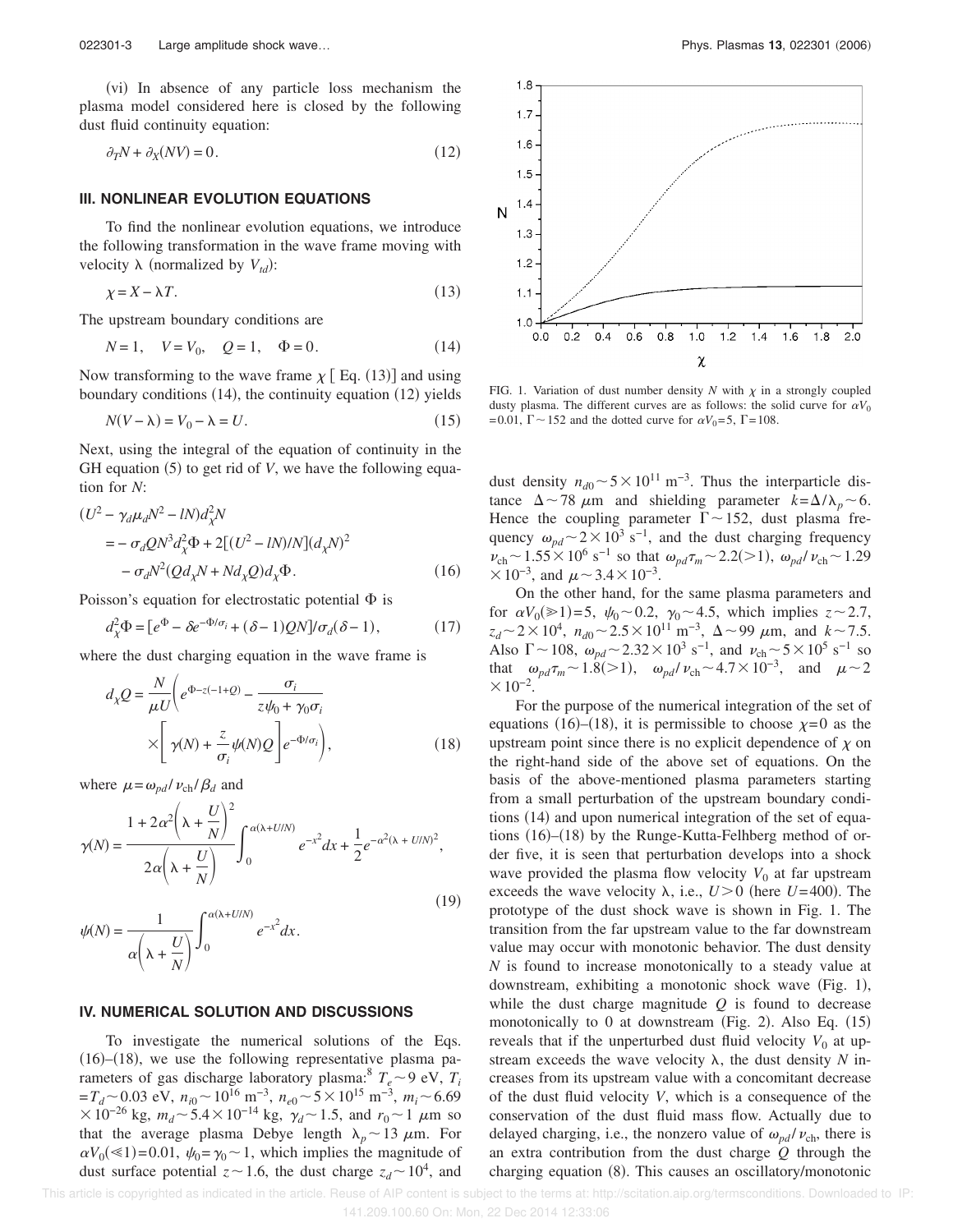

FIG. 2. Variation of magnitude of dust charge  $Q$  with  $\chi$  in a strongly coupled dusty plasma in the presence of delayed charging. The curves are the same as in Fig. 1.

decay (Fig. 2) of the dust charge magnitude and consequently plays the role of dissipative mechanism on the dust fluid by decreasing the driving force  $(\infty Q)$ , causing dust motion, and this dissipation, besides the dispersive effect, tries to balance with the wave breaking nonlinear force and under suitable conditions gives rise to a generation of oscillatory/ monotonic shock waves provided  $V_0 > \lambda$  (Fig. 1). Also both the curves in Fig. 1 shows that the shock height of the dotted curve  $(\alpha V_0 \Rightarrow v_0 / \sqrt{2T_i/m_i} \sim 5)$  is larger than that of solid curve  $(\alpha V_0 \sim 0.01)$ . Hence, in case of high dust flow velocity  $(\alpha V_0 \ge 1)$ , the shock height is higher than the low flow velocity  $(\alpha V_0 \ll 1)$  in comparison with the ion thermal velocity.

Also an investigation based on the numerical integration of Eqs.  $(16)$ – $(18)$  keeping  $V_0$  fixed but varying *U* reveals a certain feature of the shock propagation. It is observed that the shock wave is generated only for  $U = V_0 - \lambda$  lying between two extreme values

$$
0 < U_{\min} \le U \le U_{\max} \Rightarrow \lambda_{\min} \le \lambda \le \lambda_{\max},
$$
\n
$$
\lambda_{\min(\max)} = V_0 - U_{\max(\min)}.
$$
\n
$$
(20)
$$

The above relation corresponds to the bounds of Mach number  $M = V_p / c_s$ , where  $V_p (= V_{td} \lambda)$  (as  $\lambda$  is normalized by  $V_{td}$ ) is the wave velocity and  $c_s = \sqrt{z_{d0}T_e/m_d}$  is the dust acoustic speed. Thus the corresponding bounds of the Mach number *M* is defined by

$$
M_{\text{max}} = \frac{V_{td}}{c_s} \lambda_{\text{max}} = \frac{V_{td}}{c_s} (V_0 - U_{\text{min}}),
$$
  

$$
M_{\text{min}} = \frac{V_{td}}{c_s} \lambda_{\text{min}} = \frac{V_{td}}{c_s} (V_0 - U_{\text{max}}).
$$
 (21)

For  $\alpha V_0 = 0.01$   $(V_0 = 1.3 \times 10^4)$ ,  $U_{\text{min}} \approx 190$  and  $U_{\text{max}} \approx 5$  $\times 10^3$ , which corresponds to  $M_{\text{max}} = 7.4$  and  $M_{\text{min}} = 6.4$ . Also for  $\alpha V_0 = 5$  ( $V_0 = 6 \times 10^6$ ),  $U_{\text{min}} \approx 350$  and  $U_{\text{max}} \approx 9 \times 10^3$ , which corresponds to  $M_{\text{max}} = 2449.35$  and  $M_{\text{min}} = 2445.81$ . These values of  $U_{\text{min}}$  and  $U_{\text{max}}$  are determined by varying  $U$ 



FIG. 3. Variation of dust number density  $N$  with  $\chi$  for Mach number  $M = M_{\text{max}}$ . The curves are the same as in Fig. 1.

and integrating Eqs.  $(16)$ – $(18)$  numerically until  $|N| \rightarrow \infty$ . The corresponding variations of dust density are shown in Figs. 3 and 4. Figure 3 shows that as  $M \rightarrow M_{\text{max}}$  the dust density becomes sufficiently large (about  $180\% - 220\%$  of the initial density).

On the other hand, in absence of delayed charging effect  $(\omega_{pd}/\nu_{ch} \sim 0)$ , the dust charging equation (6) reduces to  $I_e + I_i \approx 0$  and the charge on the dust grain is given by the following equation:

$$
Q = 1 + \left(\frac{1+\sigma_i}{z\sigma_i}\right)\Phi - \frac{1}{z}\ln\left[\frac{\sigma_i}{z\psi_0 + \gamma_0\sigma_i}\left(\gamma(N) + \frac{z}{\sigma_i}\psi(N)Q\right)\right].
$$
\n(22)

In this case the dust charge varies but the response is instantaneous and hence there is no dissipation. Thus in the absence of delayed charging effect no shock wave is generated as shown in Fig. 5.

The observed shock causes a state transition of dusty plasma. As the shock propagates into the medium, at the shock front we have the following: (i) the compression of



FIG. 4. Variation of dust number density  $N$  with  $\chi$  for Mach number  $M = M_{\text{min}}$ . The curves are the same as in Fig. 1.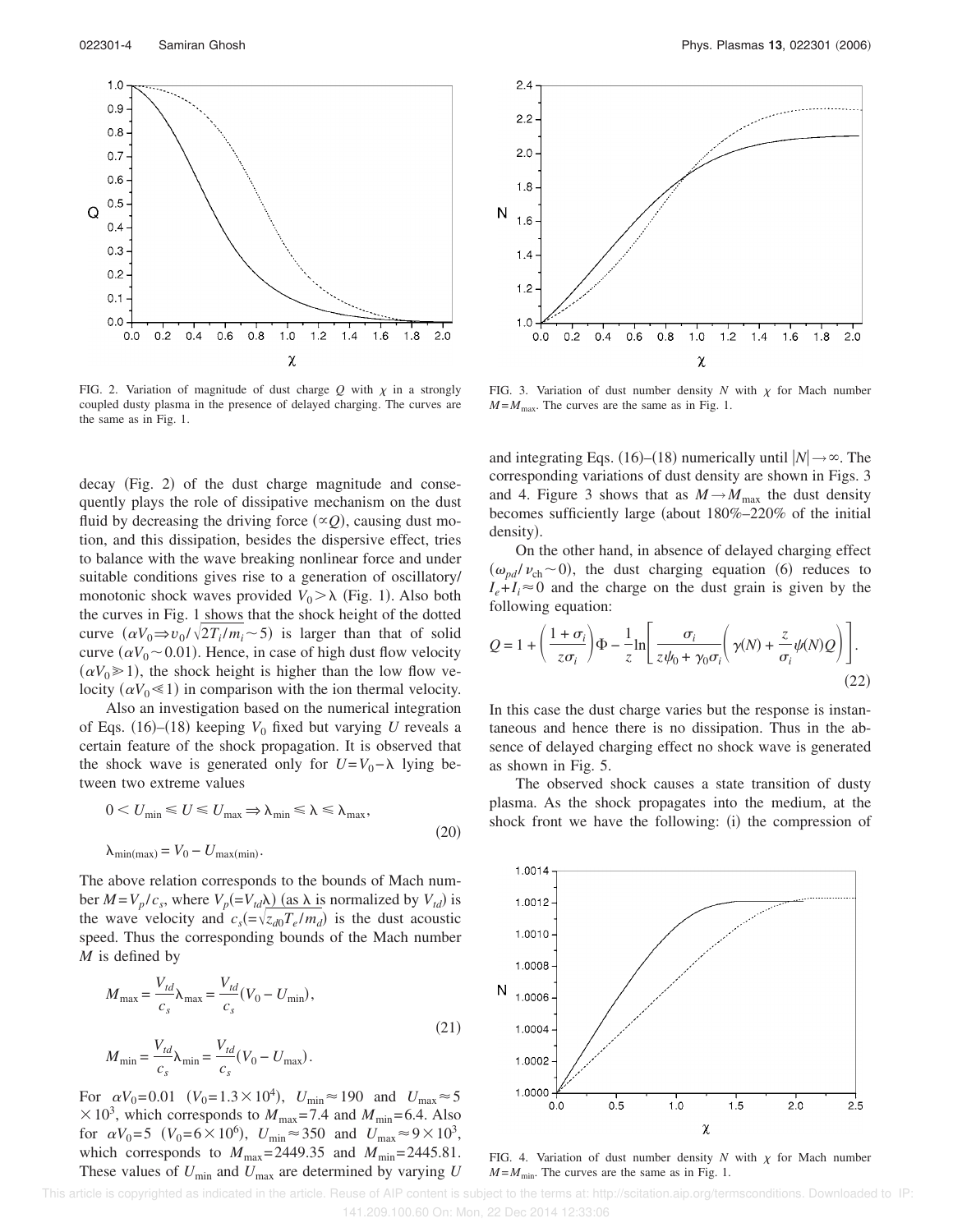

FIG. 5. Variation of dust number density  $N$  with  $\chi$  in the absence of delayed charging effect. The curves are the same as in Fig. 1.

dust number density that implies the decrease of interdust distance  $\Delta \sim (3/4\pi n_{d0}N)^{1/3}$ ; (ii) a decrease of magnitude of the dust charge on individual dust grains due to the packing effect; (iii) increase of dust pressure; and (iv) energization of dust grains that implies the increase of kinetic temperature of dust grains. The consequence of the above physical phenomena is the decrease of the value of dust coupling parameter  $\Gamma = \left[ (z_{d0} eQ)^2 / 4 \pi \epsilon_0 \Delta T_d \right] e^{-\Delta/\lambda_p}$ . Thus as shock moves from upstream to downstream side (i.e.,  $\chi$  increases), the value of coupling parameter  $\Gamma$  decreases from  $\Gamma \geq 1$  (strongly coupled) to  $\Gamma \ll 1$  (weakly coupled), which is shown in Fig. 6. Hence, the shock causes the state transition from strongly coupled to weakly coupled state.

Finally we observe that the delayed charging induced dissipation causes a monotonic shock wave, whereas it causes an oscillatory shock in the case of small amplitude wave (for the above-mentioned plasma parameters), which is observed in our earlier work.<sup>15</sup> We can explain this physical phenomenon in this way. The energy of a dust particle can be estimated as  $W \approx q_d \Psi A$ , where  $\Psi$  and *A* are the electrostatic field and oscillation amplitude. It is clear that in the presence



FIG. 6. Variation of coupling parameter  $\Gamma$  with  $\chi$ . The curves are the same as in Fig. 1.

of delayed charging, i.e.,  $\nu_{ch} / \omega_{pd} \neq 0$ , the dust charge  $q_d$  exponentially decays with time *t* according to  $q_d \approx q_d^{eq}$  $×exp(-v_{ch}/ω_{pd}t)$  and consequently the energy *W* also decays with time. Thus, for large amplitude wave, the rate of change of energy, i.e., the dissipation rate of a dust grain, is much greater than that of the small amplitude wave as  $A(\text{large})$  $\geqslant$  *A*(small). Hence the dissipation due to delayed charging for large amplitude wave is much greater than that of the small amplitude wave and as a consequence delayed charging causes a monotonic shock for a large amplitude wave and an oscillatory shock for a small amplitude wave.

## **V. SUMMARY**

In this paper we have investigated the physical mechanism of the generation of a large amplitude shock wave and its consequences in the kinetic regime of strongly coupled dusty plasmas using the GH model incorporating the delayed charging effect. The observations of the present investigation can be summarized as follows:

(a) The delayed charging induced dissipation causes a large amplitude shock wave in strongly coupled dusty plasmas provided at far upstream the dust flow velocity  $V_0$  is greater than the wave velocity  $\lambda$  (Fig. 1).

(b) In the absence of the delayed charging effect there is no shock wave (Fig. 5).

(c) The shock height increases or decreases accordingly when the value of the ratio of dust flow velocity to ion thermal velocity is greater or less than unity (Fig. 1).

(d) The shock may cause a phase transition from strongly coupled to weakly coupled by decreasing the value of the coupling parameter  $\Gamma$  (Fig. 6), which is observed in a recent experiment [see Ref. 13 (b)].

(e) The observed shock is monotonic in nature whereas it is oscillatory in the case of a small amplitude wave.<sup>15</sup>

## **ACKNOWLEDGMENTS**

The author would like to thank Professor M. R. Gupta, Centre for Plasma Studies, Faculty of Science, Jadavpur University, Kolkata 700 032, India for his stimulating influence and helpful suggestions. The author would also like to thank the referee for constructive suggestions regarding the numerical solution of the problem.

- <sup>1</sup>J. H. Chu and L. Li, Phys. Rev. Lett. **72**, 4009 (1994); A. Homann, A. Melzer, S. Peters, R. Madani, and A. Piel, Phys. Lett. A 242, 173 (1998); S. Nunomura, D. Samsonov, and J. Goree, Phys. Rev. Lett. **84**, 5141  $(2000).$
- 2 S. Nunomura, T. Misawa, N. Ohno, and S. Takamura, Phys. Rev. Lett. **83**, 1970 (1999).
- $3X$ . Wang, A. Bhattacharjee, and S. Hu, Phys. Rev. Lett. **86**, 2569 (2001).
- <sup>4</sup> J. B. Pieper and J. Goree, Phys. Rev. Lett. 77, 3137 (1996).
- ${}^5$ M. Rosenberg and G. Kalman, Phys. Rev. E 56, 7166 (1997); M. S. Murillo, Phys. Plasmas 7, 33 (2000).
- <sup>6</sup>P. K. Kaw and A. Sen, Phys. Plasmas 5, 3552 (1998).
- ${}^{7}$ H. Ohta and S. Hamaguchi, Phys. Rev. Lett. **84**, 6026 (2000); G. Kalmann, M. Rosenberg, and J. E. DeWitt, *ibid.* 84, 6030 (2000); S. V. Vladimirov, P. V. Shevchenko, and N. F. Cramer, Phys. Plasmas **5**, 4  $(1998).$
- 8 J. Pramanik, G. Prasad, A. Sen, and P. K. Kaw, Phys. Rev. Lett. **88**, 175001-1 (2002).
- <sup>9</sup>G. Morfill, A. V. Ivlev, and J. R. Jokipii, Phys. Rev. Lett. 83, 971 (1999). <sup>10</sup>M. R. Gupta, S. Sarkar, Samiran Ghosh, M. Debnath, and M. Khan, Phys.